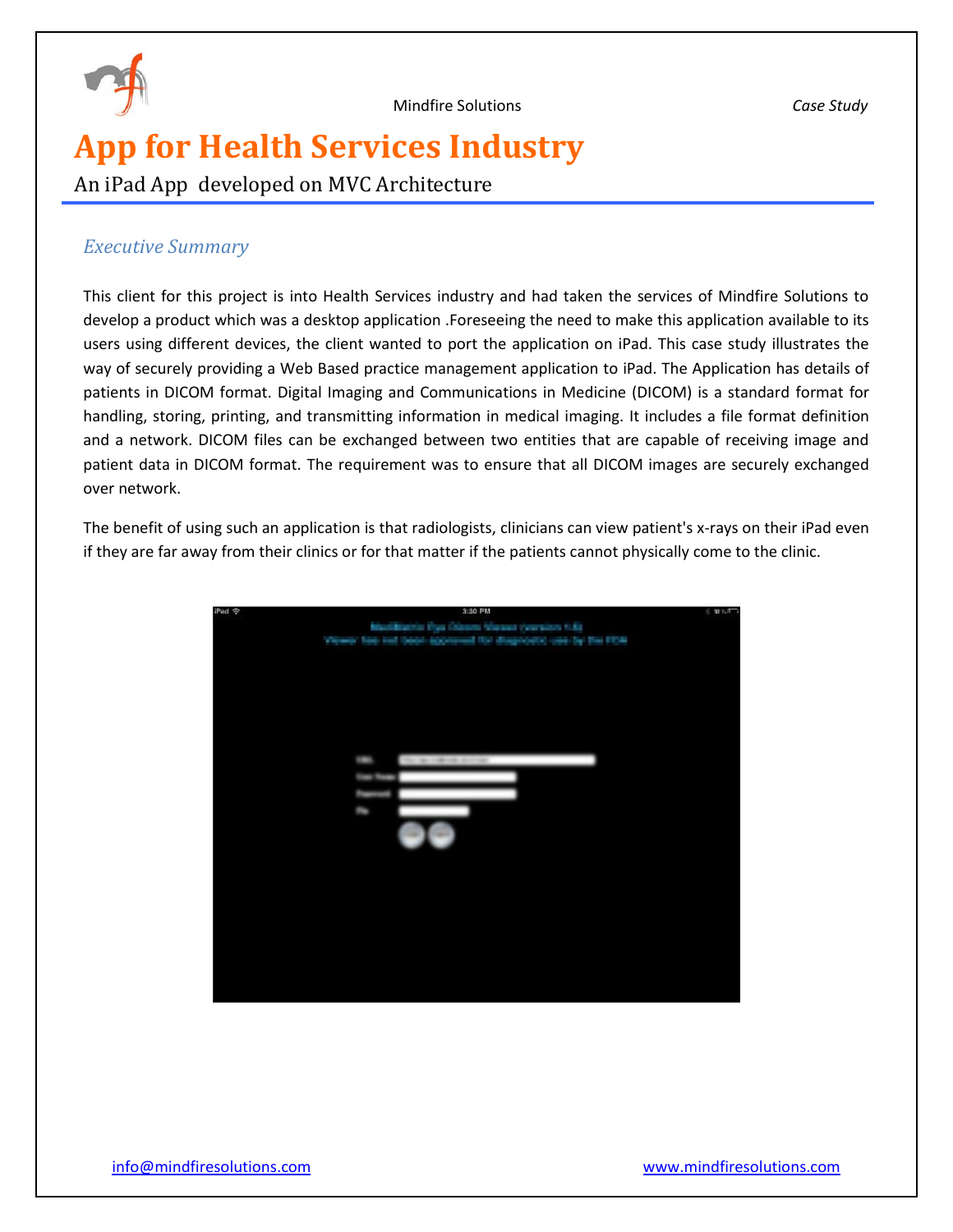

#### **Client** Service provider to the Health Industry | **Location** Faribault US| **Industry** Health

#### *Business Situation*

The primary goal of the client was to transfer DICOM images securely over the network and have features which would enable users to view and if need be manipulate medical DICOM images with features like window level, zoom while maintaining aspect ratio of images and contrast. The main complexity of developing this application was to ensure that in the event of certain functionalities being applied, the affected changes were made on a separate copy and not the original DICOM image. Also centralized control of all features on a selected patient's DICOM image was required. The client was curious about the performance of GUI and the various features which were to be made available to be applied on the DICOM images.

The requirement form the client's end to find an able outsourcing company, who would understand their previous code base, match their objectives and create something which would be in sync with their existing process.

## *Solution Details*

## **The Mindfire Solution**

DICOM images were encoded and retrieved in binary format over the network, then decoded at client side to provide security. All features on selected patient's X-Ray image were controlled by centralized Matrix. Aspect ratio of image was maintained by setting frames for different orientations in iPad.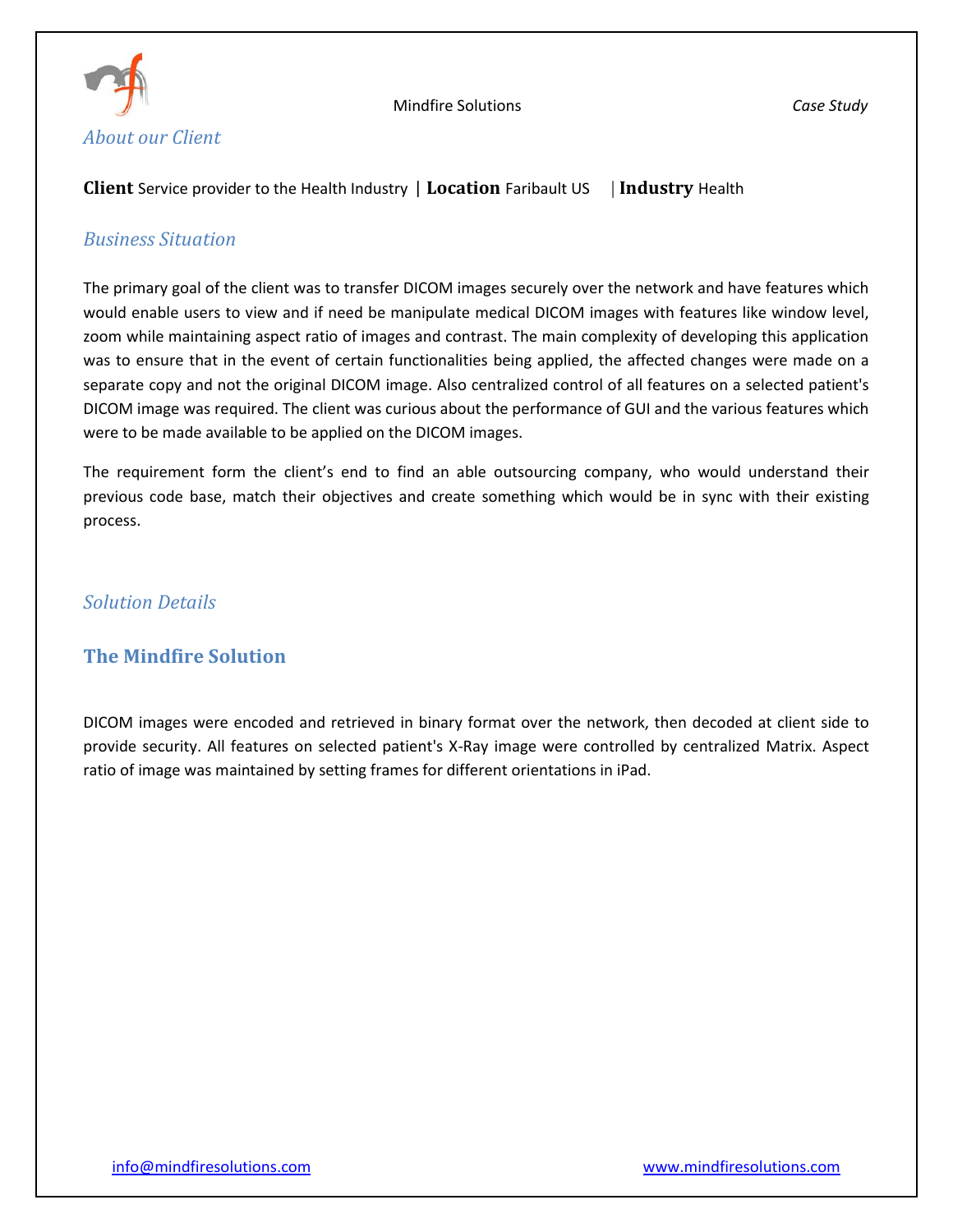

MVC architecture is followed in order to achieve performance and GUI finesse, which is stated

#### below.



#### **Figure 1-MVC Architecture**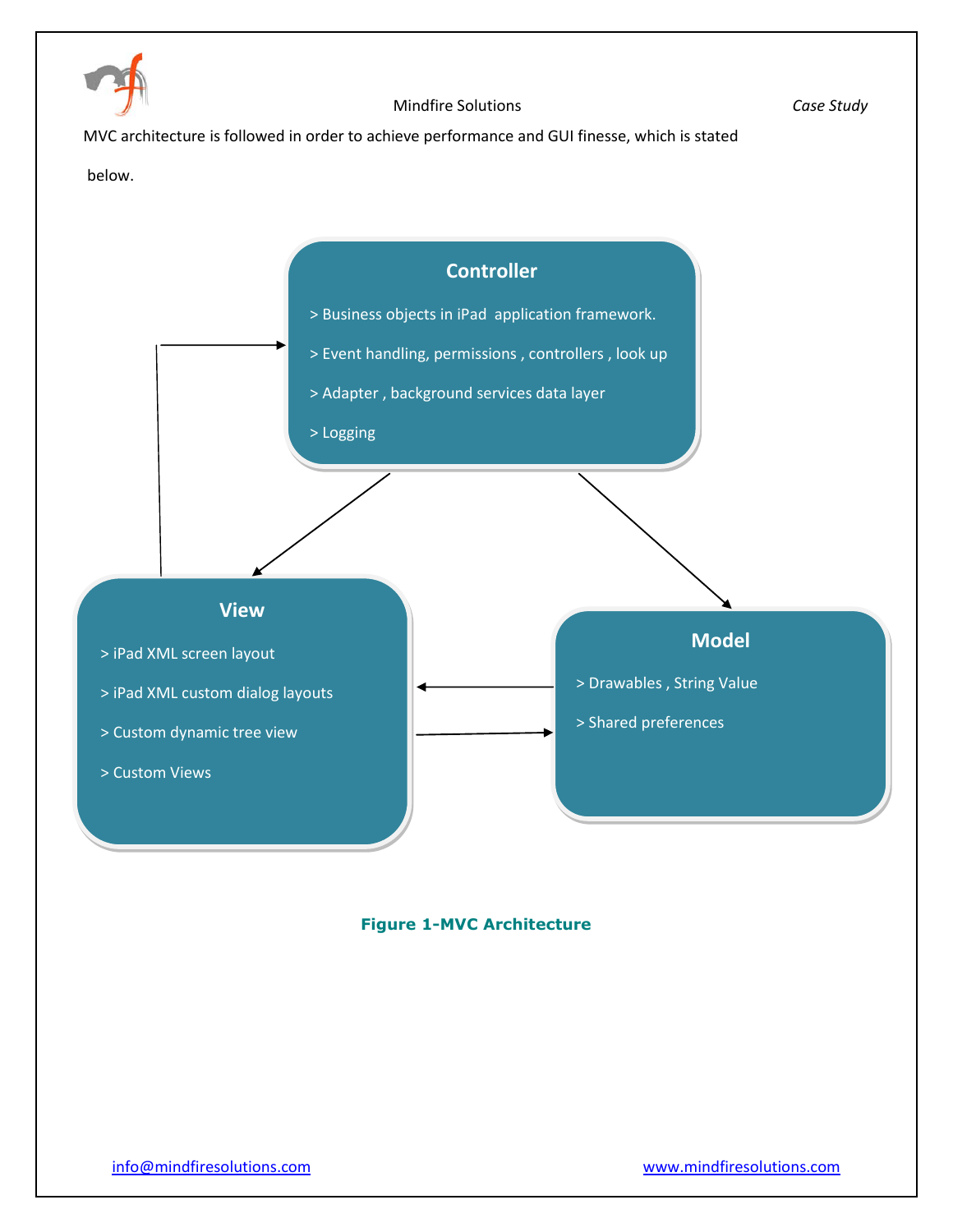

#### *Achievements*

We created scrollable dynamic tree views for patient studies. The tree views included patient's meta data and thumbnail image for particular study. All features control was centrally implemented for selected patient's X-Ray image. Using handlers we implemented multithreaded environment very efficiently. We created a greatly simplified MVC architecture and work flow based mechanism which could be used to handle single to multi patient's meta data and X-Ray images.

## *Technologies*

## **Model Tier:**

- Drawables, string values are used to display images with text on UI screens.
- Shared preferences used to save user credential as key value pair.

#### **Controller Tier:**

- Business objects implementation client server communication, event handling, adapters, handlers, data controllers, validations.
- Sources developed in iPad application framework, implementation.

#### **View Tier:**

- iPad XML screen layout to show different search results.
- iPad XML custom dialog layouts to show status and notification for particular request process
- Custom dynamic tree view for showing patient's study details with thumbnail images.
- Custom views to implement window leveling, zooming features.

#### **Server side:**

Client server implemented using advanced JAVA .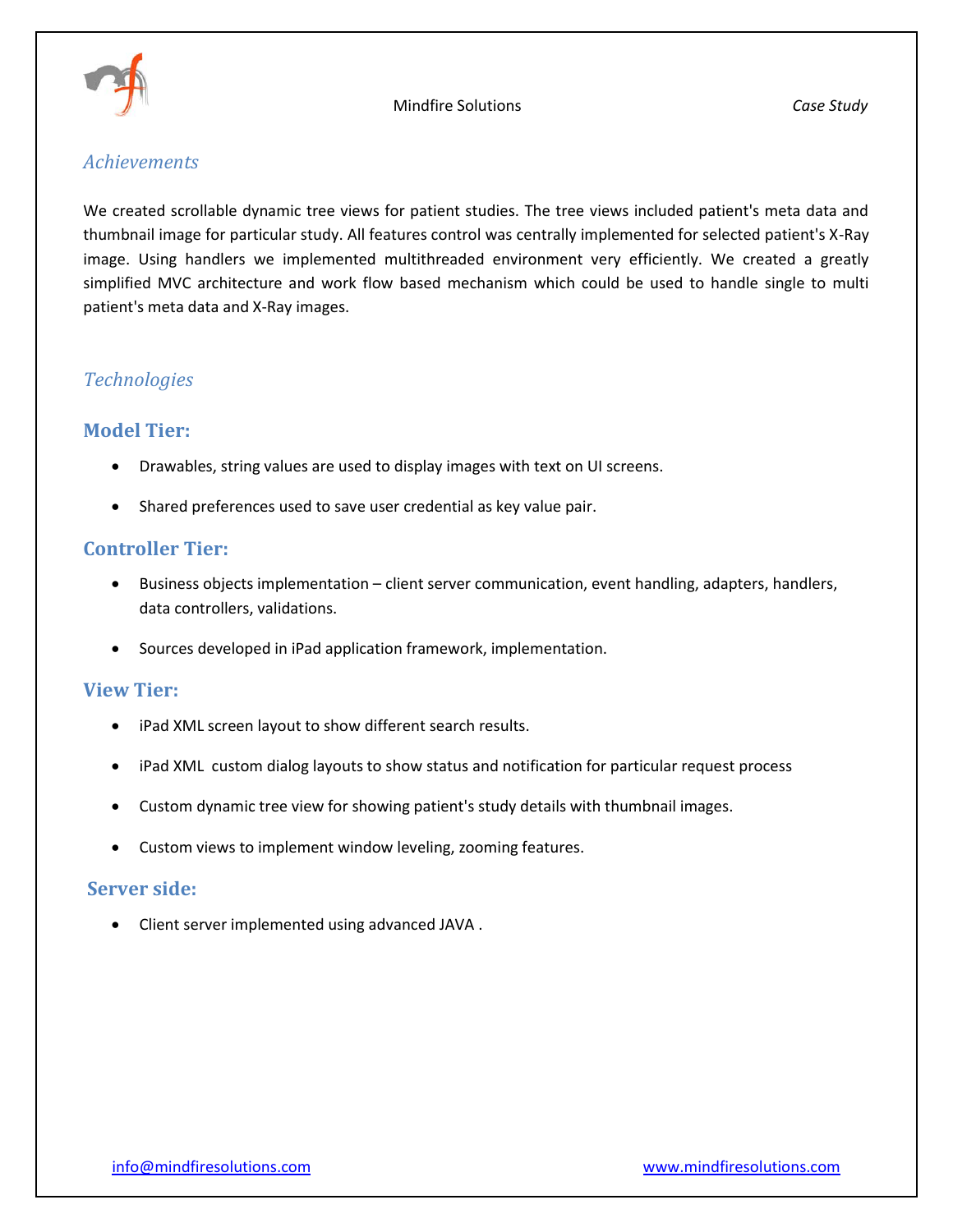

## Figure -2 shows a simplified deployment structure. This also shows web service communication from application and persistent storage of data.



User Response

## **Figure 2 – Deployment Diagram**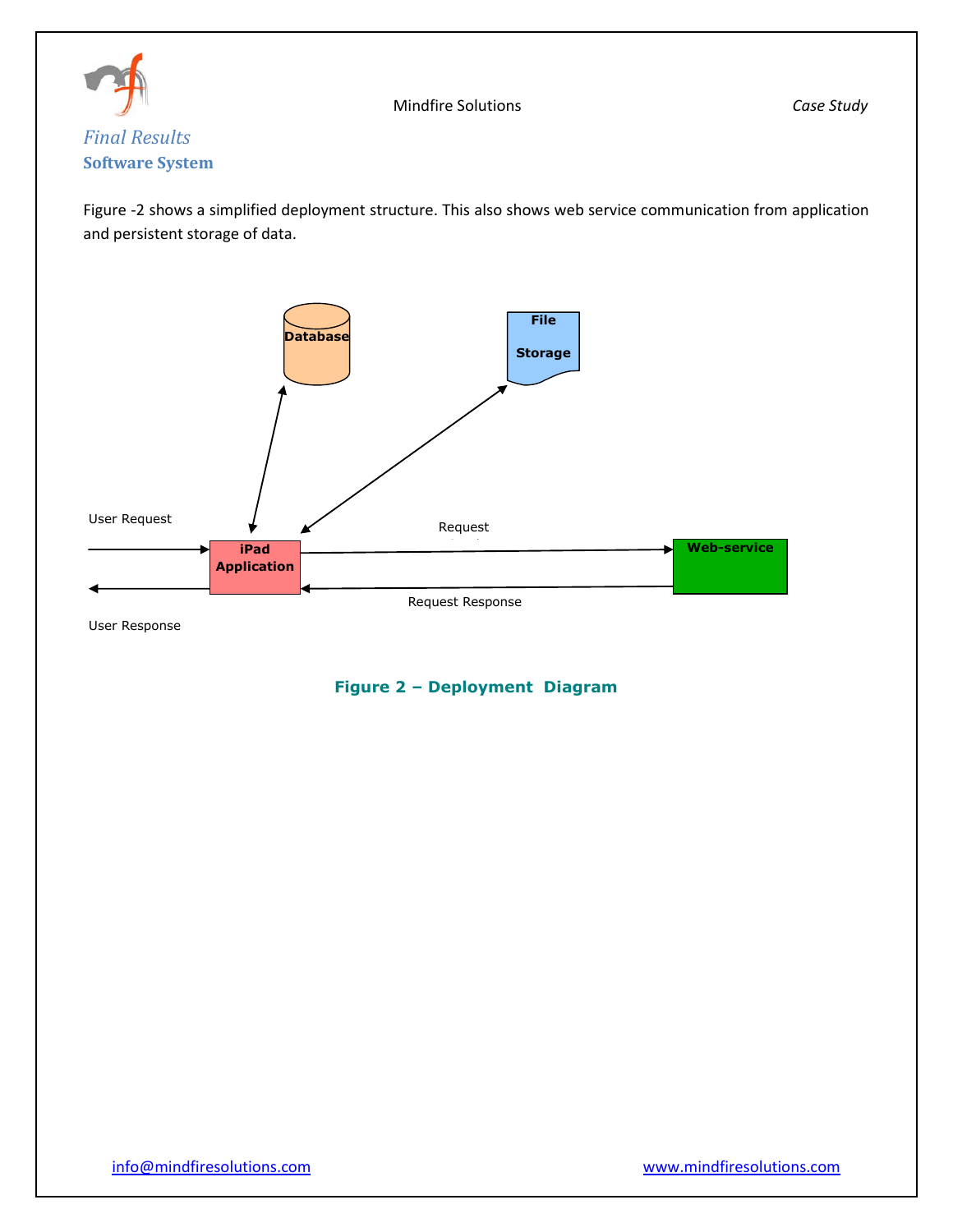

Figure-3 shows the flow diagram of patient study request. This also shows the parallel fetching of Patient's meta data and X-Ray images of DICOM patient .Parallel fetching of meta data and X-ray images was done to reduce the time and increase performance as decoding of binary images take a lot of time.



**Figure 3 – Patient detail request work flow Diagram**

|                | <b>Search For Patient Name</b> |  |                        |  |
|----------------|--------------------------------|--|------------------------|--|
|                |                                |  |                        |  |
|                |                                |  |                        |  |
|                |                                |  |                        |  |
| ــ             |                                |  | <b>Section Section</b> |  |
| <b>Seattle</b> |                                |  |                        |  |
|                |                                |  |                        |  |
| $\sim$         |                                |  |                        |  |
|                |                                |  |                        |  |
|                |                                |  |                        |  |
|                |                                |  |                        |  |
|                |                                |  |                        |  |
|                |                                |  |                        |  |